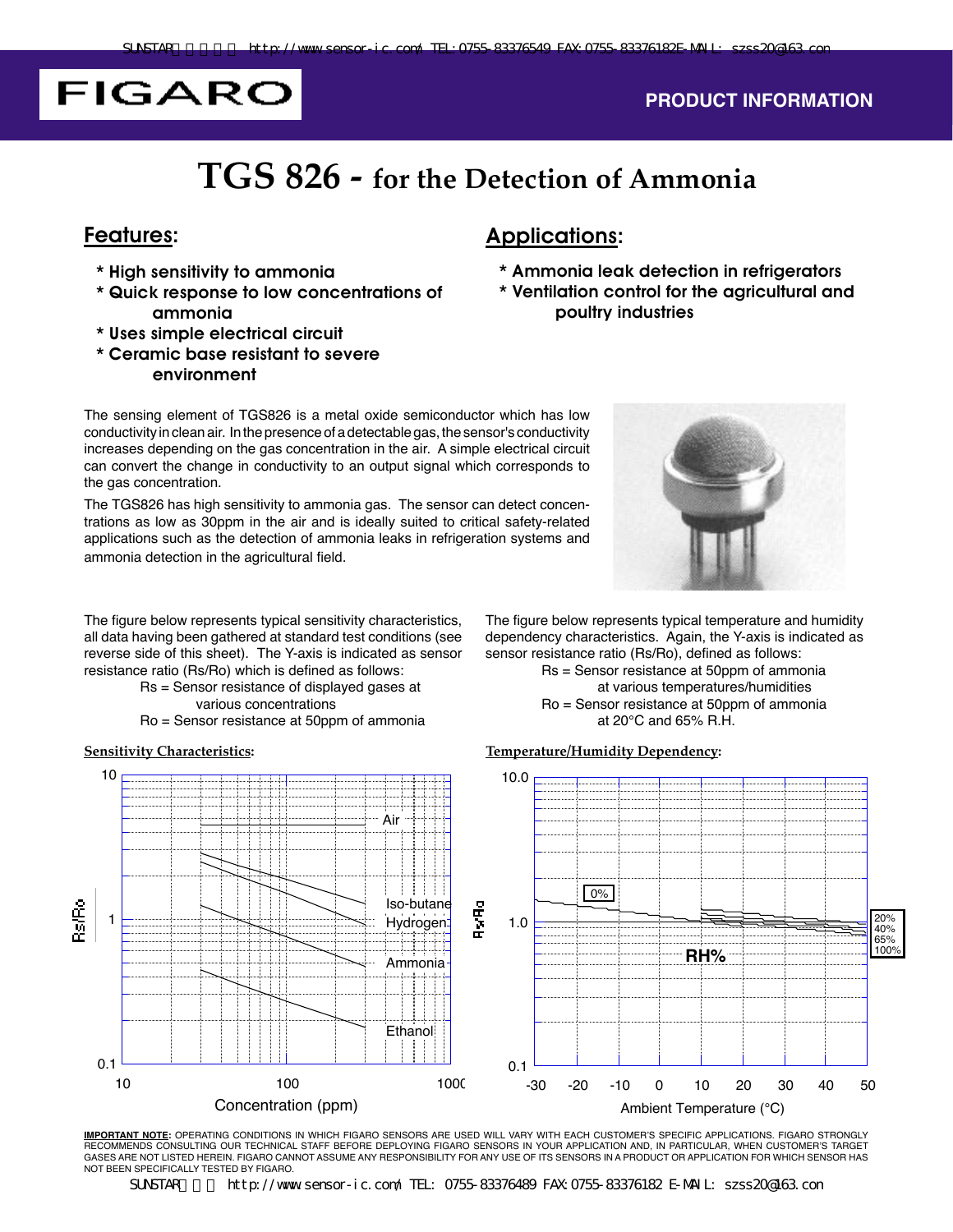#### **Structure and Dimensions:**



#### **Pin Connection and Basic Measuring Circuit:**

The numbers shown around the sensor symbol in the circuit diagram at the right correspond with the pin numbers shown in the sensor's structure drawing (above). Since the sensor has a polarity, DC voltage is always required for circuit voltage (a white dot indicates pin 2). When the sensor is connected as shown in the basic circuit, output across the Load Resistor (VRL) increases as the sensor's resistance (Rs) decreases, depending on gas concentration.

#### **Specifications:**

| Model number                                                       |                                     |                | <b>TGS 826</b>                                                         |                           |  |
|--------------------------------------------------------------------|-------------------------------------|----------------|------------------------------------------------------------------------|---------------------------|--|
| Target gases                                                       |                                     |                | Ammonia                                                                |                           |  |
| <b>Typical detection range</b>                                     |                                     |                | $30 \sim 300$ ppm                                                      |                           |  |
| Standard circuit<br>conditions                                     | <b>Heater Voltage</b>               | Vн             | 5.0±0.2V DC/AC                                                         |                           |  |
|                                                                    | Circuit voltage                     | <b>Vc</b>      | Max. 24V (DC only)                                                     | $Ps \leq 15mW$            |  |
|                                                                    | Load resistance                     | $R_{I}$        | Variable                                                               | $Ps \leq 15mW$            |  |
| Electrical<br>characteristics<br>under standard test<br>conditions | Heater resistance                   | Rн             | $30\pm3\Omega$ at room temp.                                           |                           |  |
|                                                                    | Heater current                      | Iн             | 167mA                                                                  |                           |  |
|                                                                    | Heater power<br>consumption         | P <sub>H</sub> | 833mW                                                                  | $VH = 5.0V$ DC            |  |
|                                                                    | Sensor resistance                   | <b>Rs</b>      | 20~100kQ<br>in 50ppm ammonia                                           |                           |  |
|                                                                    | Sensitivity<br>(change ratio of Rs) |                | $0.55 \pm 0.15$                                                        | Rs (150ppm)<br>Rs (50ppm) |  |
| Standard test<br>conditions                                        | Test gas conditions                 |                | Ammonia in air<br>at 20±2°C, 65±5%RH                                   |                           |  |
|                                                                    | Circuit conditions                  |                | $VC = 5.0+0.01V$ DC<br>$VH = 5.0+0.05V$ DC<br>$RL = 33k\Omega \pm 1\%$ |                           |  |
|                                                                    | Conditioning period<br>before test  |                | 7 days                                                                 |                           |  |

#### **1** Sensing Element:

- Metal oxide is sintered to form a thick film on the surface of an alumina ceramic tube which contains an internal heater.
- **2** Sensor Base:
	- Alumina ceramic

**3** Flame Arrestor:

100 mesh SUS 316 double gauze

#### **Basic Measuring Circuit:**



**Pin #2 is indicated by a white dot on the sensor's base.**

Sensor Resistance (Rs) is calculated by the following formula:

$$
Rs = \left(\frac{V_{C}}{V_{RL}}\text{-1}\right) \times R_{L}
$$

Power dissipation across sensor electrodes (Ps) is calculated by the following formula:

$$
Ps = \frac{Vc^2 \times Rs}{(Rs + RL)^2}
$$

**Special Note:** A more narrowly defined range of Rs or Rs/ Ro will be indicated on each production lot (see Appendix). Preselected ranges of Rs or Rs/Ro are not available.

For information on warranty, please refer to Standard Terms and **Conditions of Sale of Figaro USA Inc.** 

**FIGARO USA, INC.** 121 S. Wilke Rd.. Suite 300 Arlington Heights, IL 60005 Phone: (847)-832-1701<br>Fax: (847)-832-1705 Fax: (847)-832-1705<br>email: figarousa@figarosensor.com

REV: 0580ASTAR

http://www.sensor-ic.com/ TEL: 0755-83376489 FAX:0755-83376182 E-MAIL: szss20@163.com